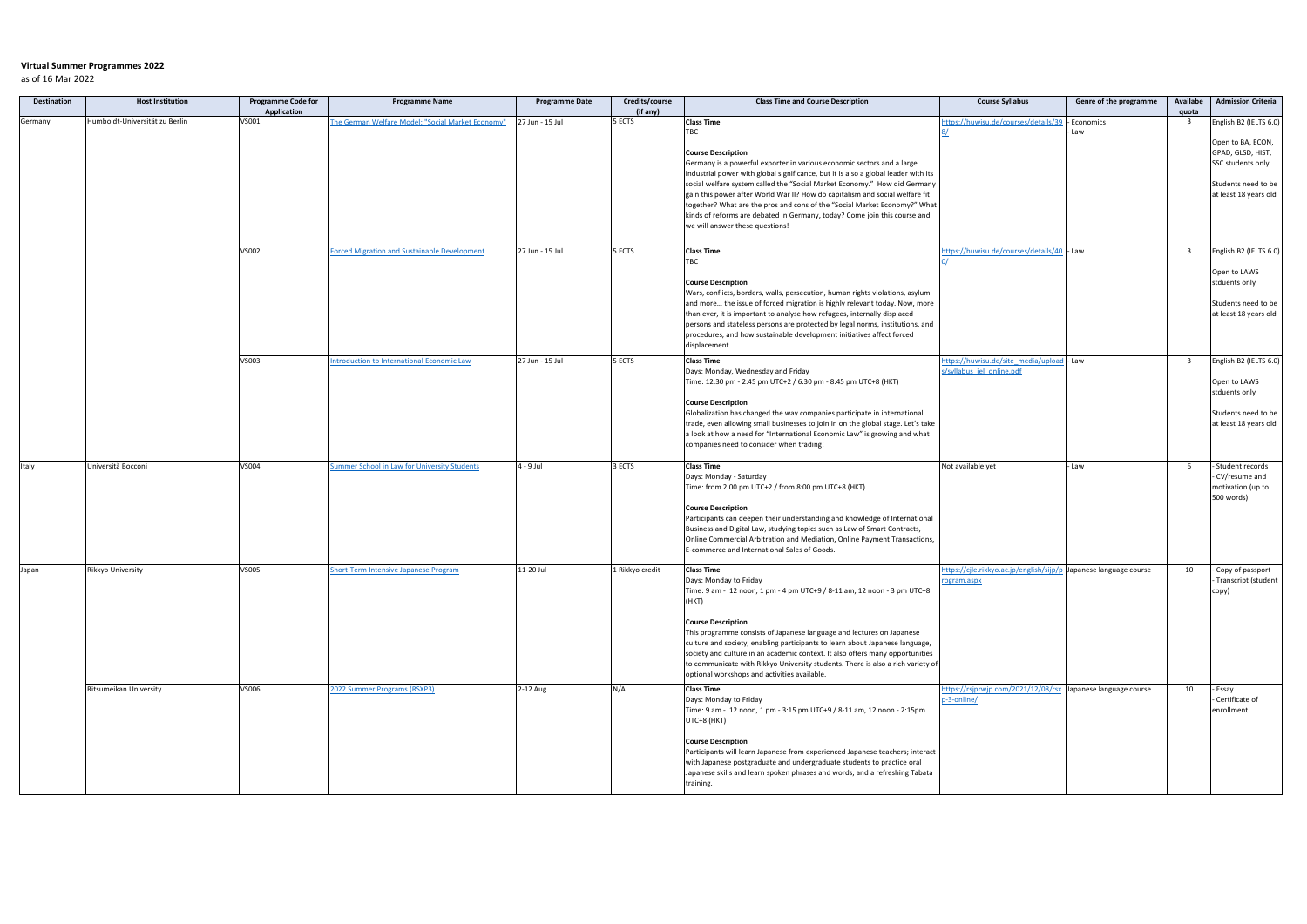## **Virtual Summer Programmes 2022**

as of 16 Mar 2022

| Destination | <b>Host Institution</b>          | <b>Programme Code for</b><br><b>Application</b> | <b>Programme Name</b>                             | <b>Programme Date</b> | Credits/course<br>(if any) | <b>Class Time and Course Description</b>                                                                                                                             | <b>Course Syllabus</b>                          | Genre of the programme | Availabe<br>quota | <b>Admission Criteria</b> |
|-------------|----------------------------------|-------------------------------------------------|---------------------------------------------------|-----------------------|----------------------------|----------------------------------------------------------------------------------------------------------------------------------------------------------------------|-------------------------------------------------|------------------------|-------------------|---------------------------|
| Singapore   | National University of Singapore | VS007                                           | ASSTRACK ASIA: THE SUMMER SCHOOL 2022             | 20 Jun - 15 Jul       | 4 NUS credits              | <b>Class Time</b>                                                                                                                                                    | ttps://fass.nus.edu.sg/wp-                      | Sociology              | 5                 | IELTS 6.5 / TOEFL:        |
|             |                                  |                                                 |                                                   |                       |                            | Days: depends on courses                                                                                                                                             | ontent/uploads/2021/12/FT22 Class               |                        |                   | 100                       |
|             |                                  |                                                 |                                                   |                       |                            | Time: 10am - 1pm; 3pm - 6pm UTC+8 (same as Hong Kong)                                                                                                                | Schedule.pdf                                    |                        |                   |                           |
|             |                                  |                                                 |                                                   |                       |                            |                                                                                                                                                                      |                                                 |                        |                   |                           |
|             |                                  |                                                 |                                                   |                       |                            | <b>Course Description</b>                                                                                                                                            |                                                 |                        |                   |                           |
|             |                                  |                                                 |                                                   |                       |                            | FASStrack Asia comprises courses from the Faculty's Asian Studies Division,                                                                                          |                                                 |                        |                   |                           |
|             |                                  |                                                 |                                                   |                       |                            | Humanities Division and the Social Sciences Division. Courses are focused on                                                                                         |                                                 |                        |                   |                           |
|             |                                  |                                                 |                                                   |                       |                            | Asia. Students joining this programme will enroll in SC2212 Sociology of                                                                                             |                                                 |                        |                   |                           |
|             |                                  |                                                 |                                                   |                       |                            | Deviance and SC2211 Medical Sociology or SC2215 Sociology of Food.                                                                                                   |                                                 |                        |                   |                           |
|             |                                  |                                                 |                                                   |                       |                            |                                                                                                                                                                      |                                                 |                        |                   |                           |
| Switzerland | University of Zurich             | VS008                                           | Deep Dive into Blockchain - Linking Economics,    | 3 - 22 Jul            | 6 ECTS                     | <b>Class Time</b>                                                                                                                                                    | ttps://www.summerschools.uzh.ch/                | Economics              | 5                 | IELTS 6.0                 |
|             |                                  |                                                 | <b>Technology and Law</b>                         |                       |                            | 10 am - 4 pm (CEST time) / 4 - 10 pm (HKT)                                                                                                                           | rograms/deep-dive-into-blockchain/              | Law                    |                   |                           |
|             |                                  |                                                 |                                                   |                       |                            |                                                                                                                                                                      |                                                 |                        |                   | Open to BA, ECON,         |
|             |                                  |                                                 |                                                   |                       |                            | <b>Course Description</b>                                                                                                                                            |                                                 |                        |                   | DSPS, CSCI, MATH,         |
|             |                                  |                                                 |                                                   |                       |                            | This online Summer School will give you a complete immersion into the topic                                                                                          |                                                 |                        |                   | PHYS, LAWS                |
|             |                                  |                                                 |                                                   |                       |                            | of blockchain from world-leading experts and practitioners in the field.                                                                                             |                                                 |                        |                   | students only             |
|             |                                  |                                                 |                                                   |                       |                            | Blockchain-based systems, with cryptocurrencies as the most prominent                                                                                                |                                                 |                        |                   |                           |
|             |                                  |                                                 |                                                   |                       |                            | example, have disrupted and reshaped the way we now think about digital                                                                                              |                                                 |                        |                   |                           |
|             |                                  |                                                 |                                                   |                       |                            | finance and other similar applications, such as supply chains. Blockchain and                                                                                        |                                                 |                        |                   |                           |
|             |                                  |                                                 |                                                   |                       |                            | related technologies allow to store sequential, trustful information without                                                                                         |                                                 |                        |                   |                           |
|             |                                  |                                                 |                                                   |                       |                            | enforced consensus by central authorities or trustees. For a full understanding                                                                                      |                                                 |                        |                   |                           |
|             |                                  |                                                 |                                                   |                       |                            | of Blockchain, with all its implications and potential for application in practice,                                                                                  |                                                 |                        |                   |                           |
|             |                                  |                                                 |                                                   |                       |                            | it is absolutely crucial to look at it from a multidisciplinary perspective. This is<br>exactly what the UZH Blockchain Center offers during the three weeks of this |                                                 |                        |                   |                           |
|             |                                  |                                                 |                                                   |                       |                            | course: you will understand the three key pillars of blockchain systems,                                                                                             |                                                 |                        |                   |                           |
|             |                                  |                                                 |                                                   |                       |                            | namely the technology, the economics and the legal aspects behind it.                                                                                                |                                                 |                        |                   |                           |
|             |                                  |                                                 |                                                   |                       |                            |                                                                                                                                                                      |                                                 |                        |                   |                           |
|             |                                  |                                                 |                                                   |                       |                            |                                                                                                                                                                      |                                                 |                        |                   |                           |
|             |                                  | VS009                                           | Finance for the Future - Investments, Sustainable | 3 - 22 Jul            | 6 ECTS                     | <b>Class Time</b>                                                                                                                                                    | ttps://www.summerschools.uzh.ch/ Economics      |                        | 5                 | IELTS 6.0                 |
|             |                                  |                                                 | inance and FinTech                                |                       |                            | 10 am - 4 pm (CEST time) / 4 - 10 pm (HKT)                                                                                                                           | rograms/finance-for-the-future/                 |                        |                   |                           |
|             |                                  |                                                 |                                                   |                       |                            |                                                                                                                                                                      |                                                 |                        |                   |                           |
|             |                                  |                                                 |                                                   |                       |                            | <b>Course Description</b>                                                                                                                                            |                                                 |                        |                   |                           |
|             |                                  |                                                 |                                                   |                       |                            | Stability, universality, responsibility and excellence - these are the four                                                                                          |                                                 |                        |                   |                           |
|             |                                  |                                                 |                                                   |                       |                            | cornerstones of Swiss banking. However, it is important to keep up with the                                                                                          |                                                 |                        |                   |                           |
|             |                                  |                                                 |                                                   |                       |                            | most recent trends and developments that are promising for the future. The                                                                                           |                                                 |                        |                   |                           |
|             |                                  |                                                 |                                                   |                       |                            | Swiss banks will on the one hand continue to orientate themselves along the                                                                                          |                                                 |                        |                   |                           |
|             |                                  |                                                 |                                                   |                       |                            | four cornerstones. On the other hand it will be essential to take recent                                                                                             |                                                 |                        |                   |                           |
|             |                                  |                                                 |                                                   |                       |                            | developments as FinTech and Sustainability in account in order to stay<br>competitive in the long run. Of course, participants will also discuss the                 |                                                 |                        |                   |                           |
|             |                                  |                                                 |                                                   |                       |                            | impact of the current global health situation on the financial markets.                                                                                              |                                                 |                        |                   |                           |
|             |                                  | VS010                                           | What Defines a Country's Success? - Switzerland's | 3 - 22 Jul            | 6 ECTS                     | <b>Class Time</b>                                                                                                                                                    | ttps://www.summerschools.uzh.ch/ Social Science |                        | 5                 | IELTS 6.0                 |
|             |                                  |                                                 | <b>Experience in Comparison</b>                   |                       |                            | 9 am - 12 nn or 1 pm (CEST time) $ $ 3 - 6 pm or 7 pm (HK Time)                                                                                                      | programs/countrys-success/                      |                        |                   |                           |
|             |                                  |                                                 |                                                   |                       |                            |                                                                                                                                                                      |                                                 |                        |                   |                           |
|             |                                  |                                                 |                                                   |                       |                            | <b>Course Description</b>                                                                                                                                            |                                                 |                        |                   |                           |
|             |                                  |                                                 |                                                   |                       |                            | Students will learn about Switzerland's roots and how it became an                                                                                                   |                                                 |                        |                   |                           |
|             |                                  |                                                 |                                                   |                       |                            | international finance center. Students will also study Switzerland's globally                                                                                        |                                                 |                        |                   |                           |
|             |                                  |                                                 |                                                   |                       |                            | successful industries, such as watchmaking, pharmaceuticals, and food                                                                                                |                                                 |                        |                   |                           |
|             |                                  |                                                 |                                                   |                       |                            | processing, by talking to leading experts.                                                                                                                           |                                                 |                        |                   |                           |
|             |                                  |                                                 |                                                   |                       |                            | Students will compare Switzerland to other successful small and open                                                                                                 |                                                 |                        |                   |                           |
|             |                                  |                                                 |                                                   |                       |                            | countries in today's world, and explore their singularities, similarities and                                                                                        |                                                 |                        |                   |                           |
|             |                                  |                                                 |                                                   |                       |                            | remarkable differences. This will help students to understand whether there                                                                                          |                                                 |                        |                   |                           |
|             |                                  |                                                 |                                                   |                       |                            | is one recipe for political stability and economic success, or if there are many                                                                                     |                                                 |                        |                   |                           |
|             |                                  |                                                 |                                                   |                       |                            | different development paths.                                                                                                                                         |                                                 |                        |                   |                           |
|             |                                  |                                                 |                                                   |                       |                            |                                                                                                                                                                      |                                                 |                        |                   |                           |
| Taiwan      | National Taiwan University       | VS011                                           | <b>NTU ESG Investing Summer Program</b>           | 18 - 29 Jul           | 2 credits                  | <b>Class Time</b>                                                                                                                                                    | https://oiasystem.ntu.edu.tw/summe              | - Economics            | 5 <sup>5</sup>    | Transcript (student       |
|             |                                  |                                                 |                                                   |                       |                            | Days: Monday to Friday                                                                                                                                               | r/course/index.detail/season/2/cou              | Management             |                   | copy)                     |
|             |                                  |                                                 |                                                   |                       |                            | Time: 2:20 pm - 5:20pm, 5:30 pm - 8:10 pm (same as Hong Kong)                                                                                                        | e sn/238/intro/2046                             |                        |                   |                           |
|             |                                  |                                                 |                                                   |                       |                            |                                                                                                                                                                      |                                                 |                        |                   |                           |
|             |                                  |                                                 |                                                   |                       |                            | <b>Course Description</b>                                                                                                                                            |                                                 |                        |                   |                           |
|             |                                  |                                                 |                                                   |                       |                            | ESG (Environmental, Social and Governance) Investing Summer Program                                                                                                  |                                                 |                        |                   |                           |
|             |                                  |                                                 |                                                   |                       |                            | explores the key issues and policies that drive ESG Investing. Through a<br>combination of cases, guest speakers and lectures, students will be                      |                                                 |                        |                   |                           |
|             |                                  |                                                 |                                                   |                       |                            | introduced to the key concepts underlying ESG, environmental sustainability,                                                                                         |                                                 |                        |                   |                           |
|             |                                  |                                                 |                                                   |                       |                            | strategic governance, and social responsibility. The course also look at the key                                                                                     |                                                 |                        |                   |                           |
|             |                                  |                                                 |                                                   |                       |                            | measurement systems for ESG compliance and investment decision-making.                                                                                               |                                                 |                        |                   |                           |
|             |                                  |                                                 |                                                   |                       |                            |                                                                                                                                                                      |                                                 |                        |                   |                           |
|             |                                  |                                                 |                                                   |                       |                            |                                                                                                                                                                      |                                                 |                        |                   |                           |